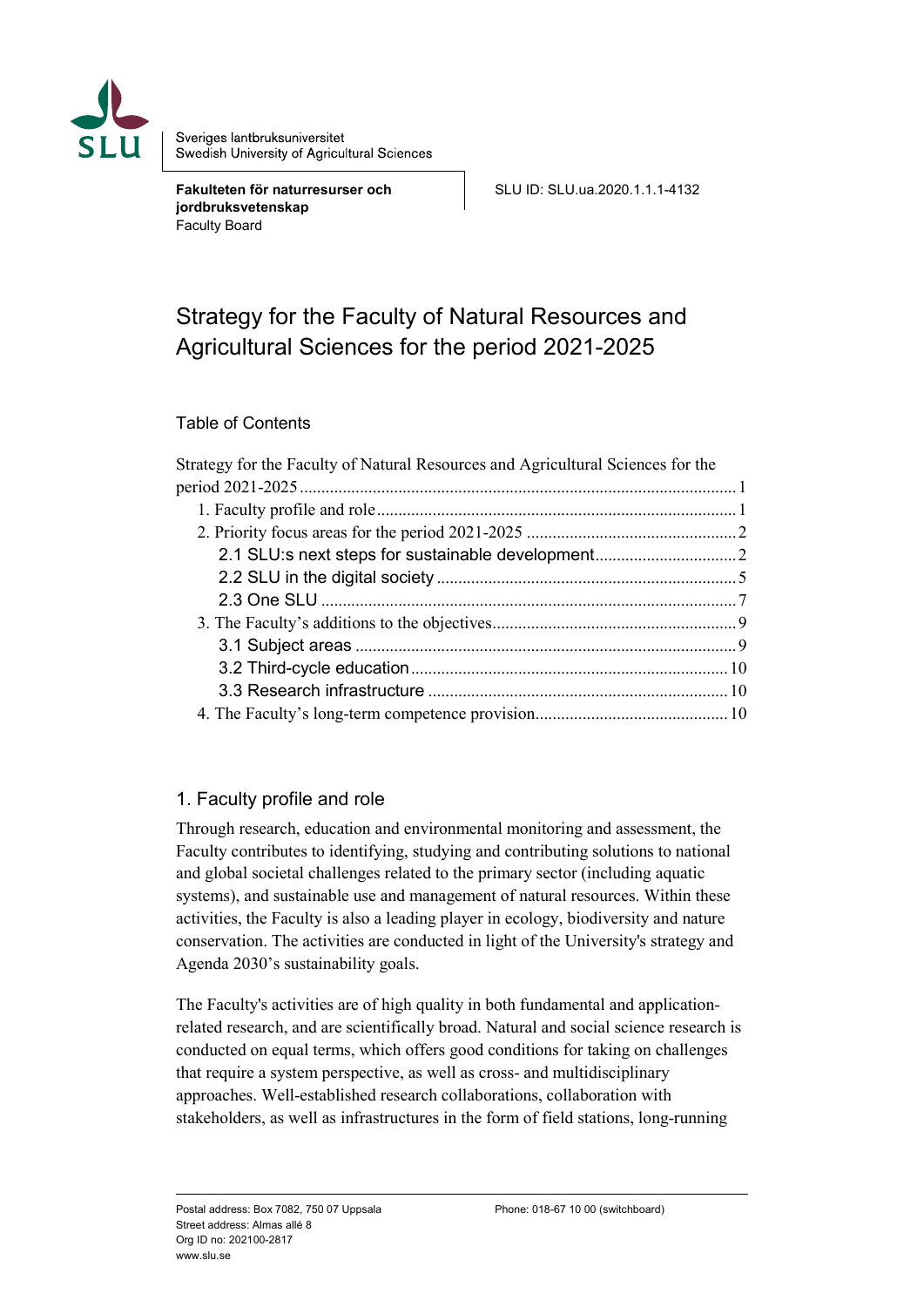experiments, long data series and advanced technical equipment strengthen the operations and contribute to their high quality.

The Faculty strives to deliver the competences needed for sustainable social development by continuously developing education. The content of education must include sectoral competences as well as system perspectives with a focus on major future issues, such as food security and society's progress towards sustainability. High quality is ensured by strong anchoring in the Faculty's research and environmental monitoring and assessment as well as sectoral relevance. A clear community connection and high quality make education attractive.

The Faculty cares about academic freedom and integrity; for example, researchers choose their own research questions and there is freedom to communicate and discuss the results of research within and outside academia. Academic values also dictate that different evidence-based interpretations of the results of research and its importance for society should be allowed and discussed.

The Faculty also safeguards the University's fundamental values in terms of scientific knowledge, creativity, openness and responsibility. Democratic structures, collegiate processes and mutual respect form the basis of a university's organisation and governance and, ultimately, of its autonomy and credibility.

### <span id="page-1-0"></span>2. Priority focus areas for the period 2021-2025

### <span id="page-1-1"></span>2.1 SLU:s next steps for sustainable development

### *Overall objective: In a changing world, SLU is a world-class university that plays a key role in the transition to a sustainable society.*

The Faculty's areas of activity are clearly linked to the global sustainable development goals set out in the UN's Agenda 2030, and contribute to the achievement of the Paris Agreement, the EU's environmental policy objectives, national environmental objectives, and food production strategies in Sweden and the EU. The global goals balance the three dimensions of environmental, economic and social sustainability.

Population growth and changing consumption patterns both nationally and internationally are putting pressure on production resources and entail a risk of irreversible damage or impoverishment to our ecosystems and resource bases such as clean water and fertile soils, but can also create opportunities for innovation, new markets and economic development. In Sweden, the level of awareness and interest in sustainable production and consumption in politics and among the general public has increased, providing opportunities for innovative development and solutions linked to a circular and bio-based economy in agriculture, fisheries and food production.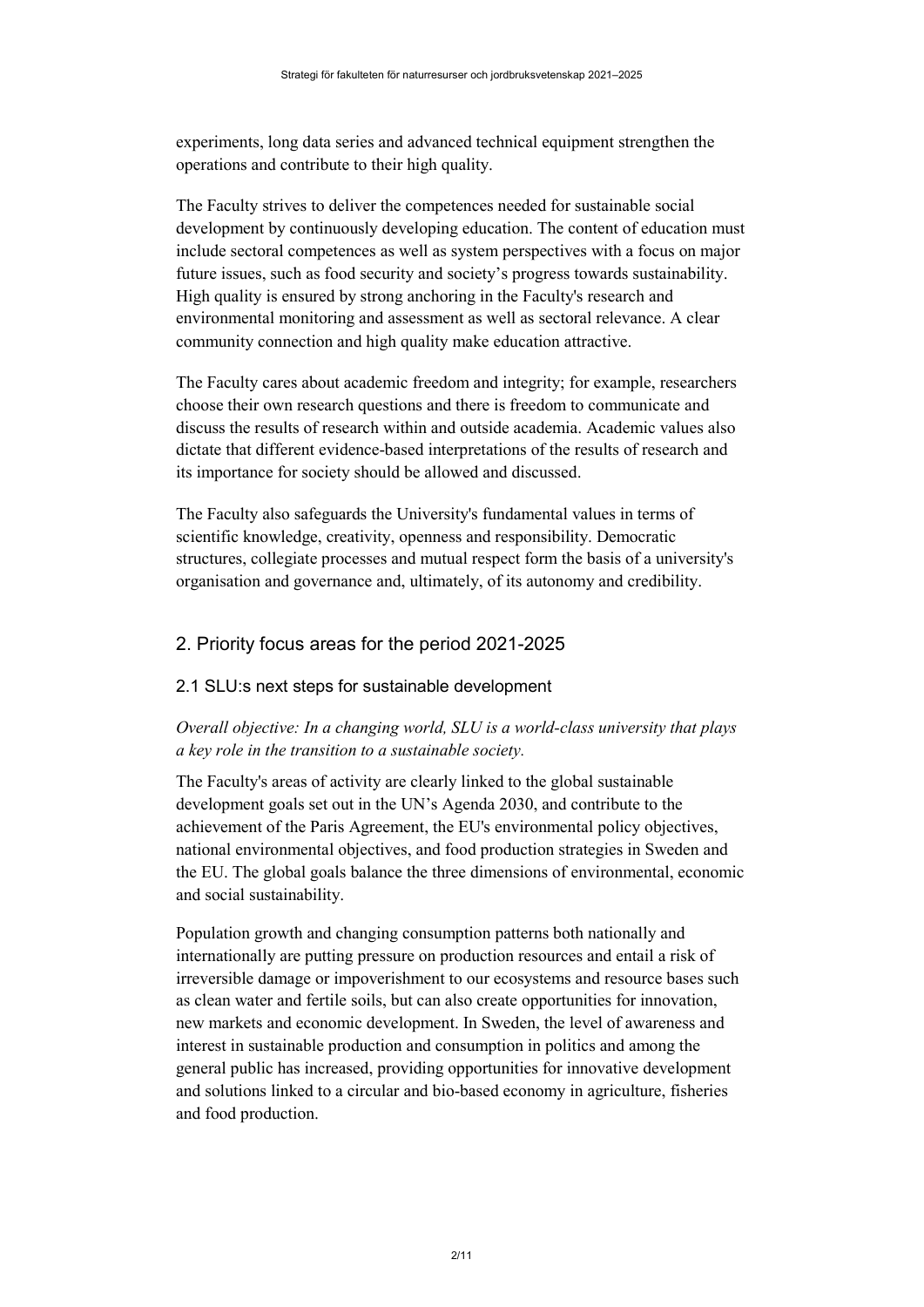The impact of climate change on terrestrial and aquatic ecosystems is a fact, and agriculture contributes significantly to this. This underlines the need for solutions in the sector to reduce the concentration of greenhouse gases in the atmosphere. Extreme events such as the 2018 drought and the 2020 pandemic clearly indicate that knowledge on transition and adaptation to new conditions is required to achieve greater resilience. Furthermore, the need for ecosystem-based management of resources for more sustainable use and for the conservation of biodiversity is also verified and significant.

Structural rationalisation and specialisation in Swedish agriculture and aquaculture is continuing, leading to fewer but larger and more intensively used farms, as well as more large-scale trapping methods for fish, which stands in conflict with smallscale use. This in turn means that specific production resources are concentrated regionally or locally, which can contribute to development in these locations, but in many cases it leads to centralisation and depopulation processes. At the same time, as a consequence agricultural and aquaculture resources are not being used to their full potential to create value throughout the country. There is an expressed political will in the food strategy to increase the value and competitiveness of food production in Sweden, as well as Swedish self-sufficiency. In the regulatory letter from the government, SLU is tasked with contributing to the rural development of Sweden.

Societal challenges and ongoing processes of change can lead to conflicting objectives, which underlines the need for system perspectives and interdisciplinarity to cope with the transition to more sustainable development. Because of the complexity of the challenges, different scientific disciplines need to work together across traditional boundaries to avoid sub-optimization and instead contribute to solutions that lead to increased sustainability in all three dimensions and resilience in society.

The Faculty intends to

- conduct innovative research and research-related education and environmental monitoring and assessment in the Faculty's fields to meet society's challenges,
- protect and strengthen an academic approach to sustainability and resilience issues,
- promote excellence in research,
- promote sustainability and resilience perspectives in education at first, second and third cycle levels,
- strengthen cooperation between disciplines, across organisational boundaries and between areas of operation,
- improve the ability to deal with issues from a cross- and multidisciplinary perspective,
- improve the ability to utilize experiential knowledge among stakeholders in our areas of research and teaching in transdisciplinary collaboration (socalled "co-creation"), and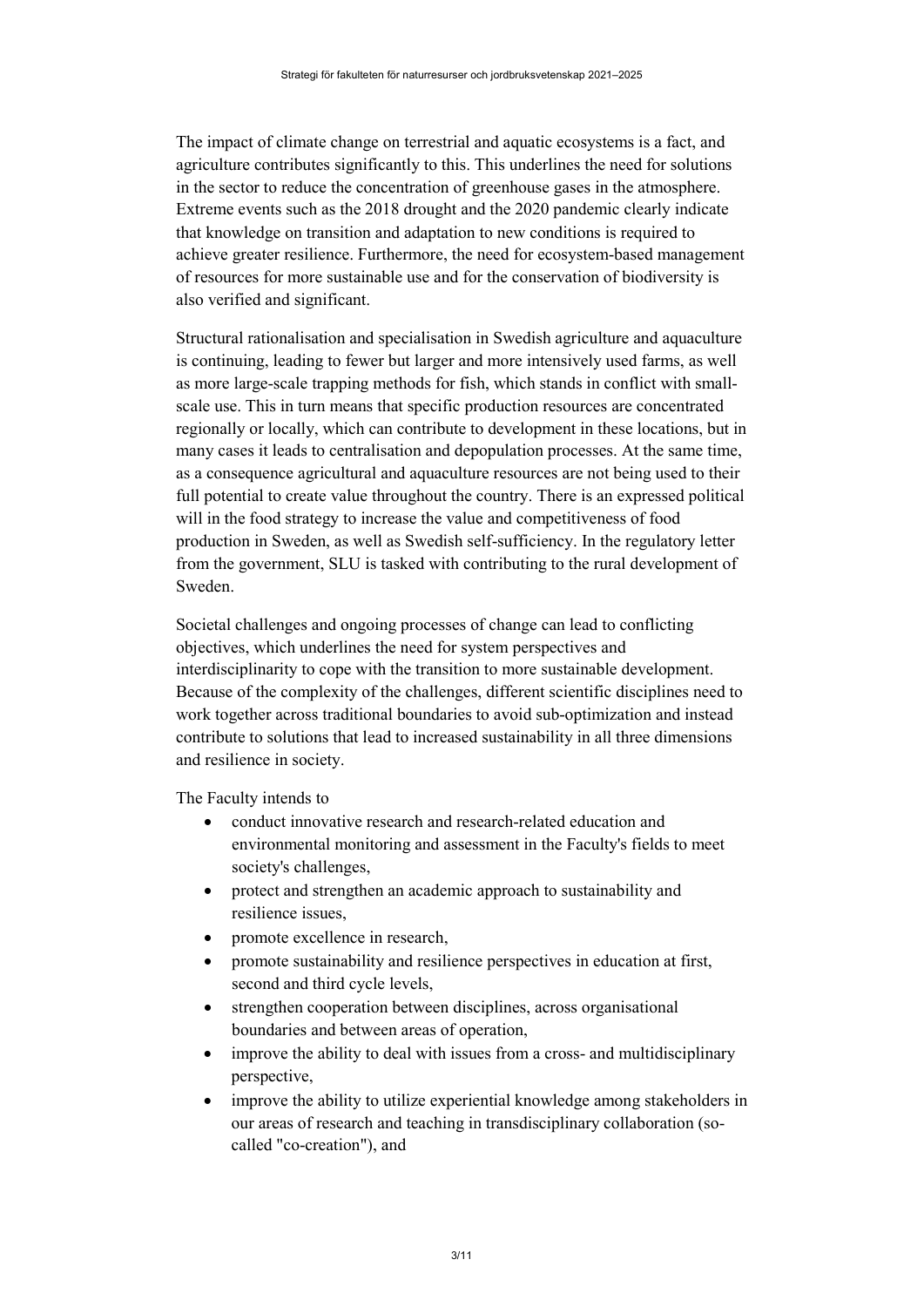• promote greater dissemination of knowledge through research information and the expertise of graduates.

*Subcomponent a) SLU:s degree programmes recruit enough qualified students and doctoral students to meet the needs of a sustainable society.*

In their education, students should be taught to operate in an unpredictable future, where the ability to collaborate on complex problems with a system perspective is a central skill as are communicative ability and critical thinking.

The Faculty intends to

- actively participate in the development of SLU's programme offering and contribute to SLU's student recruitment effort,
- develop the Faculty's education so that they have a higher relevance to both the needs of society and those applying for higher education,
- strive for high quality in education by linking, to a greater extent, teaching to research, environmental monitoring and assessment and management of natural resources, so that high quality becomes an attraction factor, and
- strengthen the status of teaching within the Faculty.

### *Subcomponent b) There is an increased demand for scientifically based knowledge and decision-making data from SLU*.

The combination of scientific breadth and depth in the Faculty's activities represents a potential for developing decision-making documents and policy documents. These may include ecological, social and ethical aspects, and complex issues can be highlighted from a system perspective in cross- and multidisciplinary approaches. The Faculty's collaboration is a meeting place for discussion, dissemination of information and identification of knowledge gaps.

The Faculty intends to

- realise the potential of the combination of cutting-edge expertise and breadth through increased and targeted activity in strategic collaborations, and
- to a greater extent integrate environmental monitoring and assessment activities with Faculty research and education.

### *Subcomponent c) SLU is an attractive cooperative partner and driving force for the green transition of industry and other parts of society.*

The major transformation of society needed to achieve sustainability will bring significant changes to agricultural industries. The Faculty's infrastructure for research and environmental monitoring and assessment, including collaborative bodies (e.g. centres) and extensive cultivation and field research facilities, makes it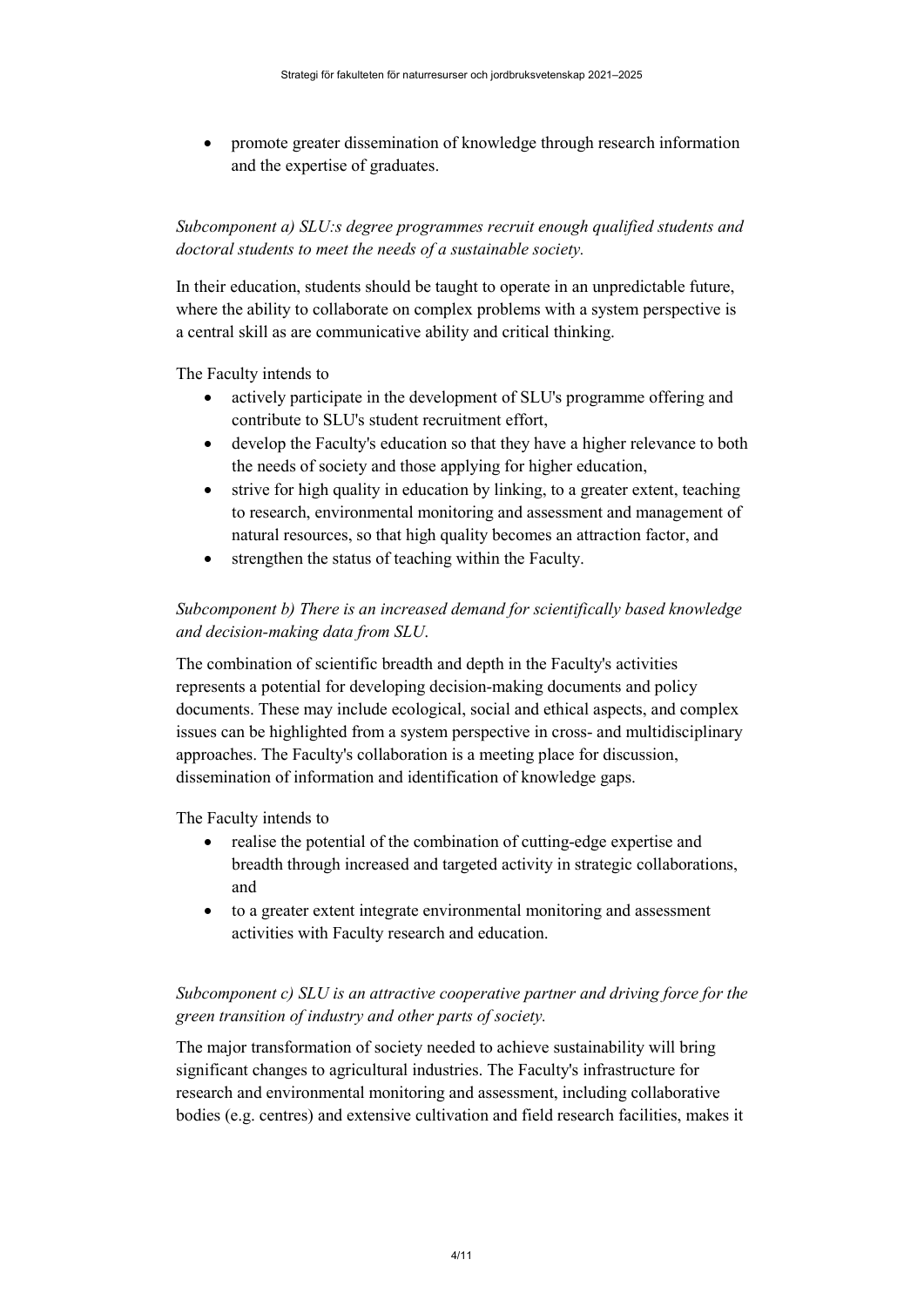an obvious partner and source of knowledge for external stakeholders in research and development.

The Faculty intends to

- develop strategic cooperation with selected business partners,
- increase the capacity to contribute knowledge to society's transition to a circular and bio-based economy,
- maintain and develop the collection of environmental monitoring data and further refine these in the form of system analyses to provide guidance for policies and society, and
- develop existing collaboration bodies to better address challenges related to the green transition.

# *Subcomponent d) The ability to adopt a system perspective and to integrate all sustainability dimensions has been developed.*

As an organisation, the Faculty is very well placed to contribute with science based knowledge needed for society's transition to sustainability in all dimensions of the concept. To realise this potential, there is a need for interest and skills at the individual level in relation to system thinking and interdisciplinary science, as well as organisational solutions that facilitate such approaches.

The Faculty intends to

- better use the matrix structure available in the form of platforms, centres and forums to strengthen the link between science, environmental monitoring and assessment, social sciences and technology,
- create opportunities to open new arenas for collaboration and discussion through both bottom-up and top-down processes, and
- help researchers successfully combine their scientific excellence with a subject-matter breadth ("T-shaped competence").

### *Subcomponent e) SLU leads the way by conducting ambitious internal sustainability work that includes all sustainability perspectives.*

The Faculty follows and implements SLU's environmental policy and sustainability effort, and contributes with a fact-based knowledge base for their development.

### <span id="page-4-0"></span>2.2 SLU in the digital society

*Overall objective: SLU contributes to the digital transformation and uses it to support the transition to a more sustainable society and increase the quality of our activities.*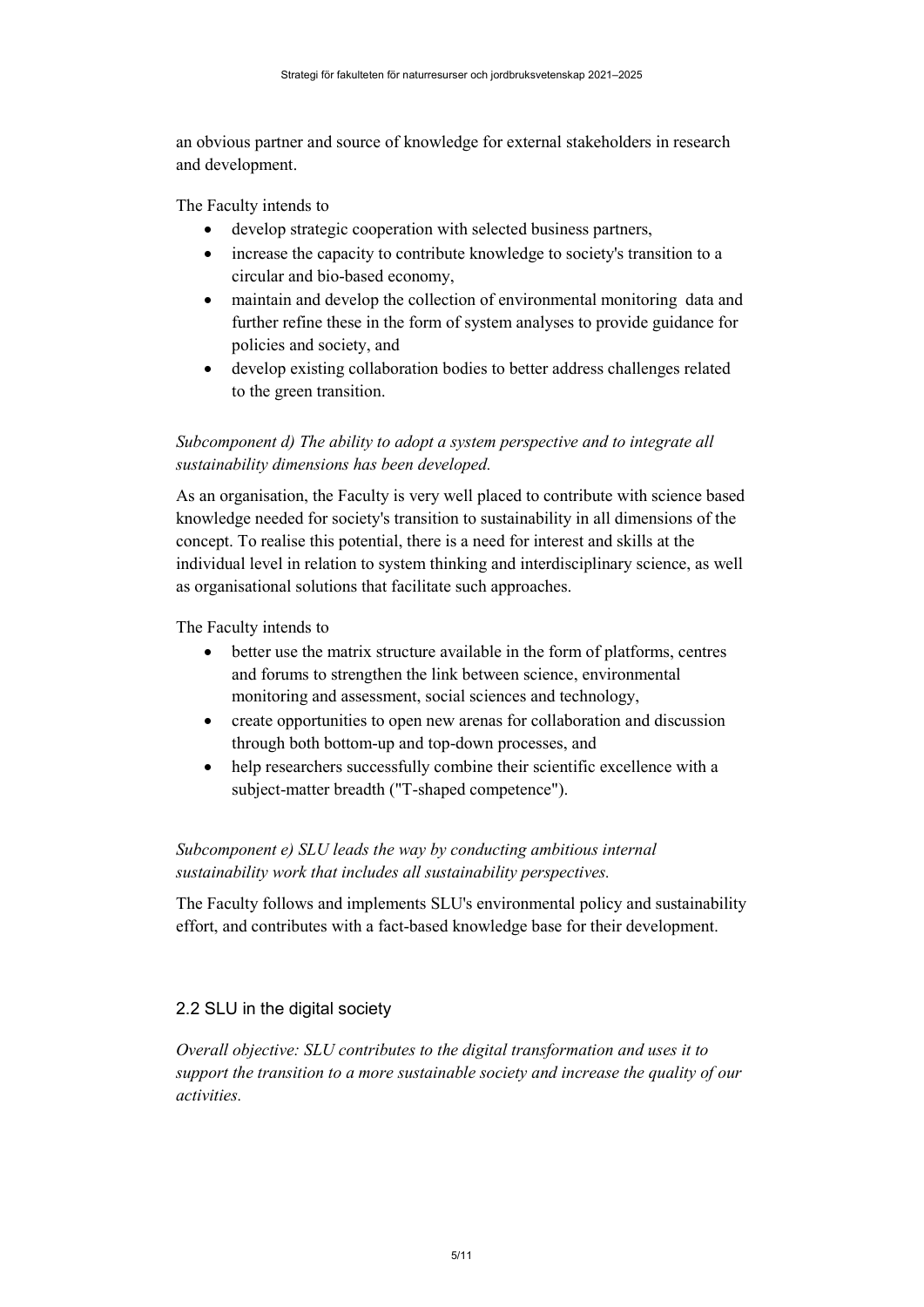The digital transformation and its opportunities will affect society to an increasing extent and enable method development in all subject areas, as well as streamlining and improving the work of data management and communication. A continued strong position in the Faculty's research areas requires that the opportunities offered by new technologies be harnessed.

The Faculty intends to

- promote the realisation of digitalisation opportunities in research contexts,
- participate and cooperate with other authorities and actors within the Smart Environmental Information assignment,
- promote a critical review of the impact of digitalisation in agriculture and the sustainable use of natural resources, and
- work to develop knowledge and education on the role of digitalisation and automation in agriculture and the sustainable use of natural resources.

## *Subcomponent a) Education, research and environmental analysis at SLU fully utilise the opportunities offered by digitalisation.*

The Faculty sees great opportunities in using databases with, among others, environmental monitoring data and data from historical experiments for research and advanced environmental analysis. The Faculty will need to deal with initiatives from international actors who want to access large amounts of data to be included in "data lakes" for free or commercial use.

The Faculty intends to strengthen competence in key research subjects connected to digitalisation, but awaits SLU's digitalisation policy.

# *Subcomponent b) The content of the degree programmes is adapted to students' future professional roles in the digital society.*

Education and training are constantly evolving to follow the development of digitalisation and the labour market's requirements. To ensure this, as well as teacher competence in education, a close dialogue between the Faculty Board and the Programme Board is required.

The Faculty intends to

- investigate the possibility of an agricultural data lab similar to the forest data lab in Umeå,
- contribute to the design and establishment of a master's degree in engineering to meet the skills needs of digitalised and automated agriculture, and
- contribute to students in all programmes receiving relevant general and specific competences related to digitalisation.

*Subcomponent c) SLU is on the cutting edge of research related to digitalisation*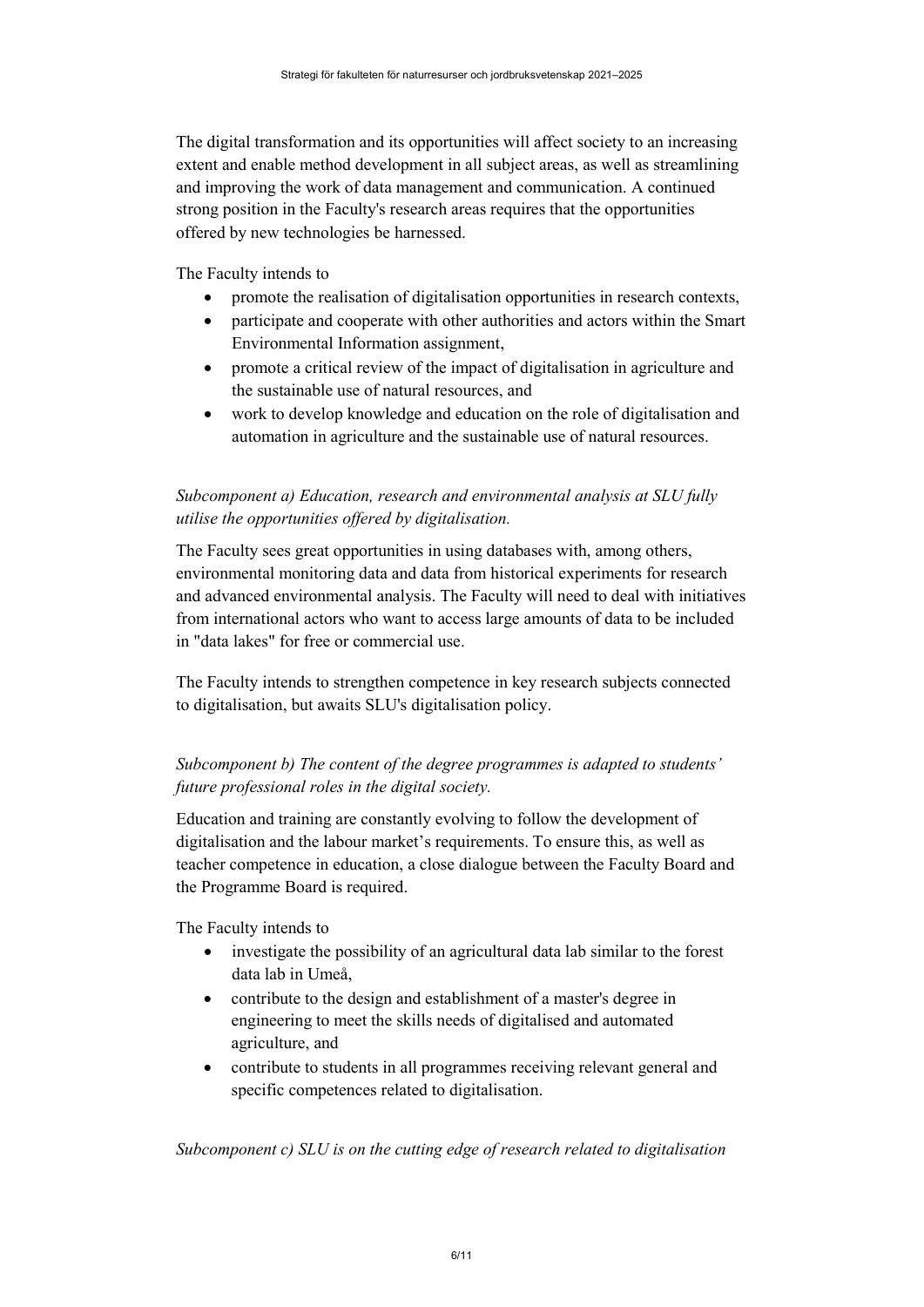#### *within our areas.*

Research into the potential for development of digitalisation is a very strong trend abroad, especially in the Faculty areas. New research fields and environmental monitoring methods are opening up and there are major innovation opportunities thanks to strong emerging agricultural technologies and new and large-scale access to environmental and societal data. The Faculty's subject areas can therefor both strengthen and develop research and environmental monitoring and assessment in both depth and breadth and address socially relevant issues to an even greater extent. The Faculty must strategically consider the potential of digitalisation in the recruitment of researchers and environmental analysis specialists, through competence development in the management and analysis of large data sets, as well as through the construction of necessary infrastructure. At the same time, competence and capacity building in digitalisation in research and environmental monitoring and assessment creates conditions for increasing the students' digital skills. This competence will be crucial for the attractiveness of graduates in the future labour market.

The Faculty intends to

- become a leading player in the collection and development of digital data in the Faculty's areas,
- become a leading player in the collection and development of digital data in cultivation technologies,
- promote the use of quality-assured data from both research and environmental monitoring and assessment,
- improve teachers' skills in digital technologies; and
- consider digital competence in teacher recruitment, where justified.

*Subcomponent d) SLU has developed the infrastructure and system capacity and ensured the necessary competence and expertise to meet the opportunities and needs of the digital transformation.*

The Faculty intends to

- ensure that all of the Faculty's funded infrastructures have good functionality in terms of data management and availability,
- to the extent possible, use national data storage and processing infrastructures, and
- implement sustainable data storage procedures.

### <span id="page-6-0"></span>2.3 One SLU

*Overall objective: A stronger, unified SLU - both internally and in our external contacts.*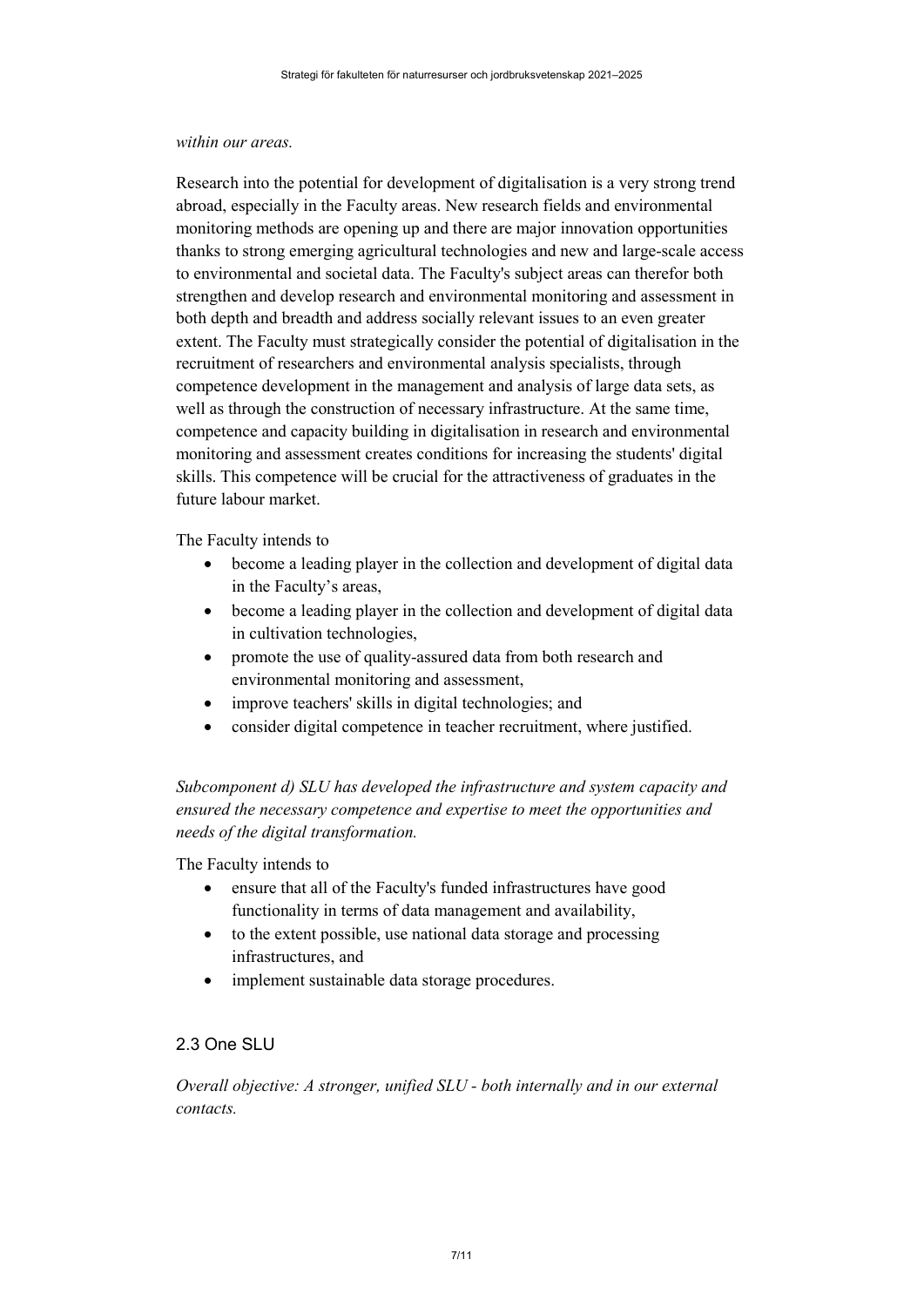### *Subcomponent a) Active and systematic work to promote a good work environment, gender equality and equal terms is conducted, wherein proactivity and internal learning are guiding principles.*

The Faculty must offer a good working and study environment, where conditions are equal regardless of activity and location. Individuals must be offered good development opportunities. Anomalies must be brought to light and addressed. The Faculty emphasizes the importance of an inclusive and respectful treatment, between colleagues and in teaching<sup>[1](#page-7-0)</sup>. Clear rules regarding attendance, accessibility and communication are important for a good working environment.

The Faculty intends to continue to implement and develop its accessibility and e-mail etiquette<sup>[2](#page-7-1)</sup>.

## *Subcomponent b) SLU has stronger, cohesive environments, wherein our mission to conduct first-cycle education plays a larger roleand has gained increased status.*

There is a need to boost the current status of teachers at SLU. The Faculty is working on this through a long-term investment in more teacher positions with significant basic funding from the Faculty. Cohesive research and education are key – all teachers should also be researchers and vice versa.

The Faculty intends to attach greater importance to leadership in teaching in connection with salary setting and recruitment.

# *Subcomponent c) SLU has seized the opportunities offered by a geographical dispersed organisation by facilitating and strengthening collaboration across geographical and organisational boundaries, as well as between areas of activity.*

There are significant opportunities in a geographically dispersed organisation. The ambition is that the negative consequences of this dispersal should be offset by the benefits that come with the same dispersal in terms of regional anchoring, understanding of the various regional conditions, and that the location itself entails that the Faculty overall covers a broader variation in terms of both abiotic and socio-economic factors. A regionally dispersed organisation places higher demands on leadership, and creates additional administrative costs.

The Faculty intends to

- facilitate cooperation between researchers at different departments in the framework of cross- and multidisciplinary initiatives,
- stimulate cooperation across faculty and campus boundaries, and

<span id="page-7-0"></span><sup>&</sup>lt;sup>1</sup> Values for SLU, SLU ua 2013.1.1.1-2727, https://internt.slu.se/globalassets/mw/orgstyr/styr-dok/vision-strategi/vardegrund\_for\_slu.pdf

<span id="page-7-1"></span><sup>&</sup>lt;sup>2</sup> Accessibility and email etiquette at the NJ Faculty, SLU ua 2017.1.1.1-1986, https://internt.slu.se/globalassets/mw/org-styr/styr-dok/personal/policy-tillganglighet-ochepostetikett-vid-nj-fakulteten-170609.pdf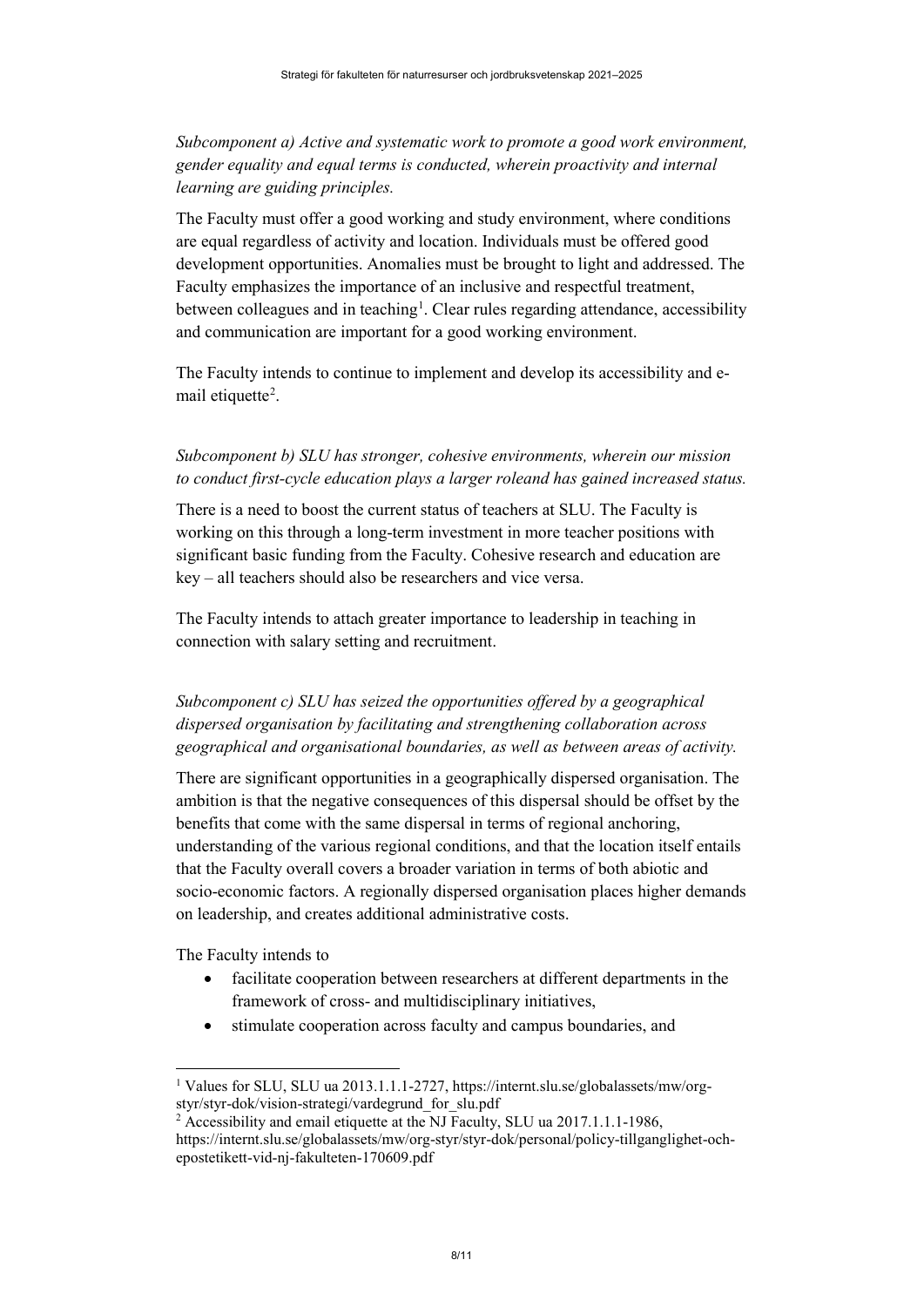• better integrate research, education and environmental analysis.

### *Subcomponent d) The harmonisation of procedures and processes has created equal opportunities, regardless of the part of SLU to which employees and students belong.*

The Faculty supports the ambition to safeguard the quality of the University's processes, and the work to harmonise these in respects that are important for the work of the departments.

### *Subcomponent e) By combining the role of university and the role of expert authority, SLU has advanced the development of knowledge.*

The areas of research, education and environmental monitoring and assessment need to be better integrated with each other and develop a systemic perspective. It should be possible to develop existing interaction with national authorities from demarcated projects into common roadmaps to achieve relevant environmental objectives.

The Faculty intends to

- through dialogue with the relevant authorities, develop future environmental monitoring and assessment based on politics, research and society's major future issues,
- through investment in method development, drive environmental monitoring forward,
- to develop education to a greater extent according to society's need for expertise, and
- to a greater extent design academic positions according to society's need for new knowledge.

### <span id="page-8-0"></span>3. The Faculty's additions to the objectives

In addition to the concretisations of goals and subcomponents described above, the Faculty intends to prioritise the following.

### <span id="page-8-1"></span>3.1 Subject areas

The Faculty's subject areas form the basis of the Faculty's academic organisation. A large part of the Faculty's annual government grants is allocated to the departments based on the departments' subject area, where the Head of Department decides on the use in consultation with the Professor responsible for the subject area (or equivalent).

The Faculty intends to boost the financing of subject areas with government grants. Strategies to achieve this may include to reduce the number of subject areas, or to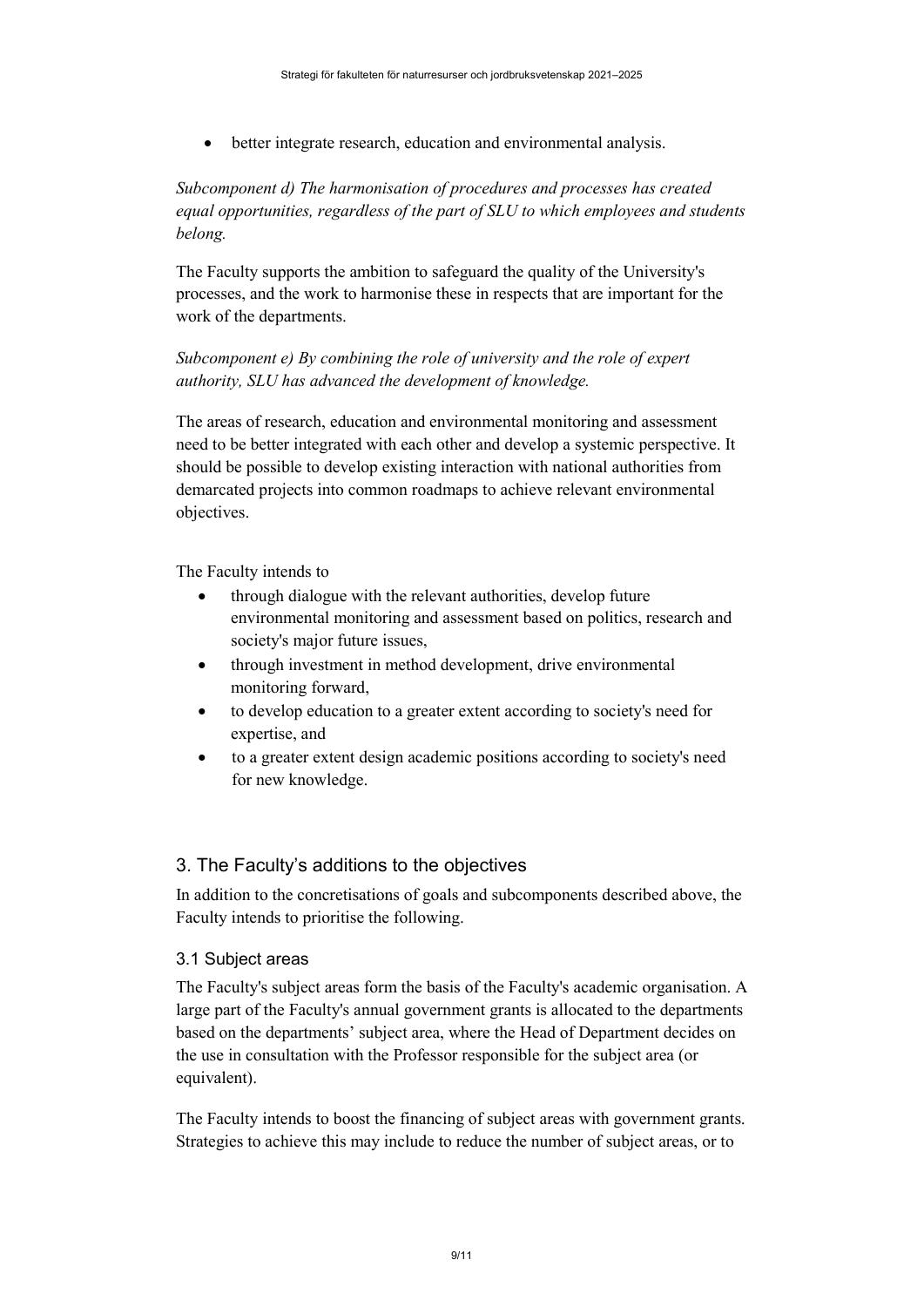establish new Faculty part-financed, higher academic positions linked to a subject area. This will also result in increased responsibility for the subject areas to carry out certain activities and finance certain infrastructure.

When a Professor responsible for a subject area resigns or retires, the subject area's focus and existence must be reviewed.

### <span id="page-9-0"></span>3.2 Third-cycle education

Postgraduate education is a central part of the Faculty's research. A large part of this is financed by external research grants, which often do not cover the funding of a doctoral student during the entire study period. The Faculty's ambition is to reintroduce co-financing for externally funded doctoral students.

To increase diversity and gender balance among higher academic positions, it is important to have an inclusive and supportive postgraduate education. A postgraduate education that provides equal opportunities for all is therefore of great importance to the faculty.

### <span id="page-9-1"></span>3.3 Research infrastructure

The Faculty must continue to support the existing infrastructures linked to the Faculty's core areas that are deemed important and that enable research and education that would otherwise be impossible or too costly.

The management and organisation of SLU's field research stations at Lövsta, Röbäcksdalen and Lanna must be assessed with the aim of clarifying the objectives of the operations and improving resource utilisation.

### <span id="page-9-2"></span>4. The Faculty's long-term competence provision

The Faculty Board adopted a policy for staffing of subject areas on 14 June 2017 (SLU.ua 2017.1.1.1-499). This policy is the basis of the long-term skills provision planning.

The Faculty has for a number of years systematically worked to ensure the quality of its recruitment process from a gender and equal opportunities perspective. Given the number of recruitments that will take place in the next few years, this effort will need to be intensified during the current period of the strategy.

A gender and equal opportunity perspective is not only about numerical gender equality, but above all about standards, power and structures within organisations that create unequal conditions

By focusing funding and the supply of competence on the Faculty's subject areas, the development towards stronger research groups is stimulated, where responsibility for tasks and funding is shared within the group to a greater extent.